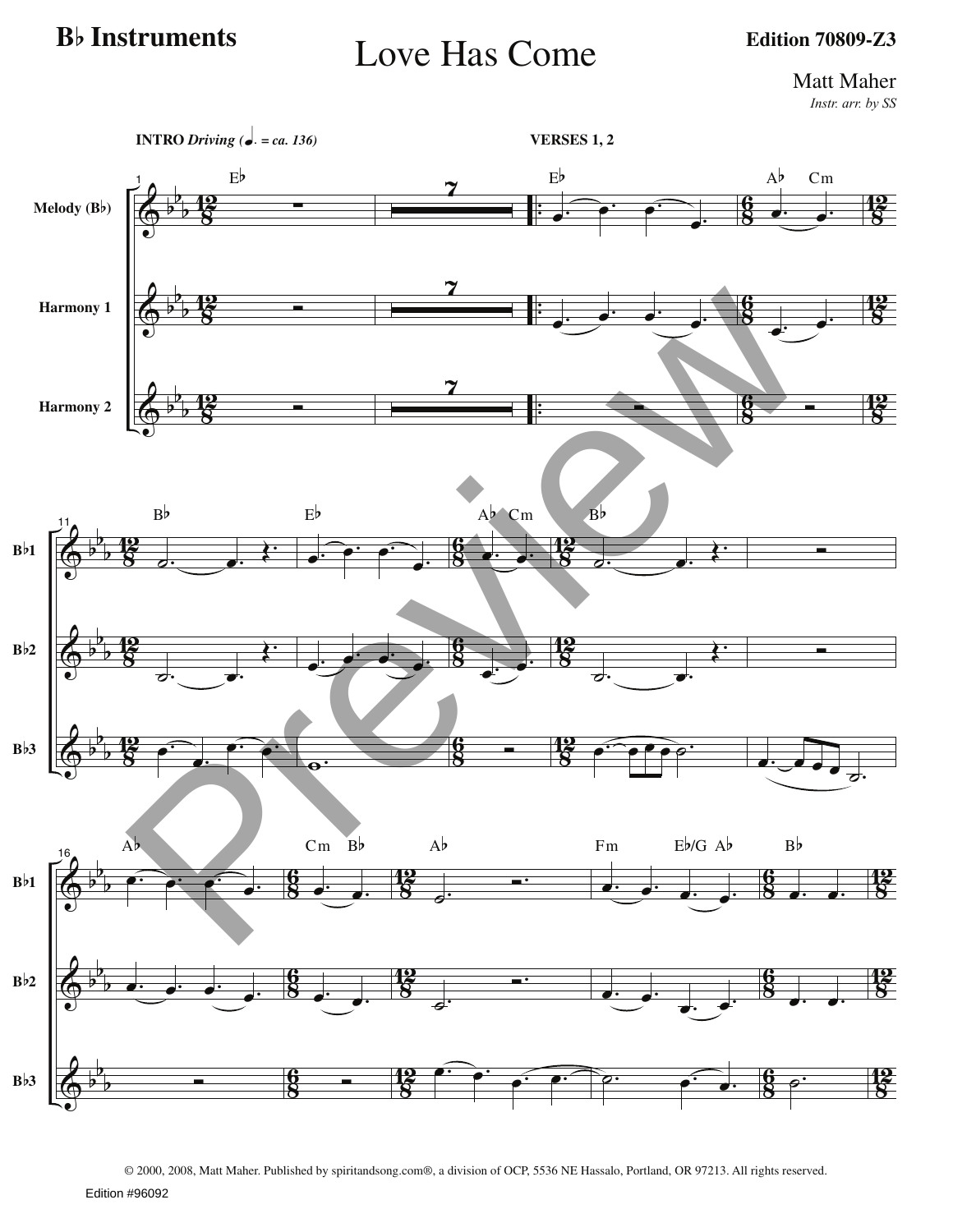Love Has Come (Bb Instruments), p.2 of 9

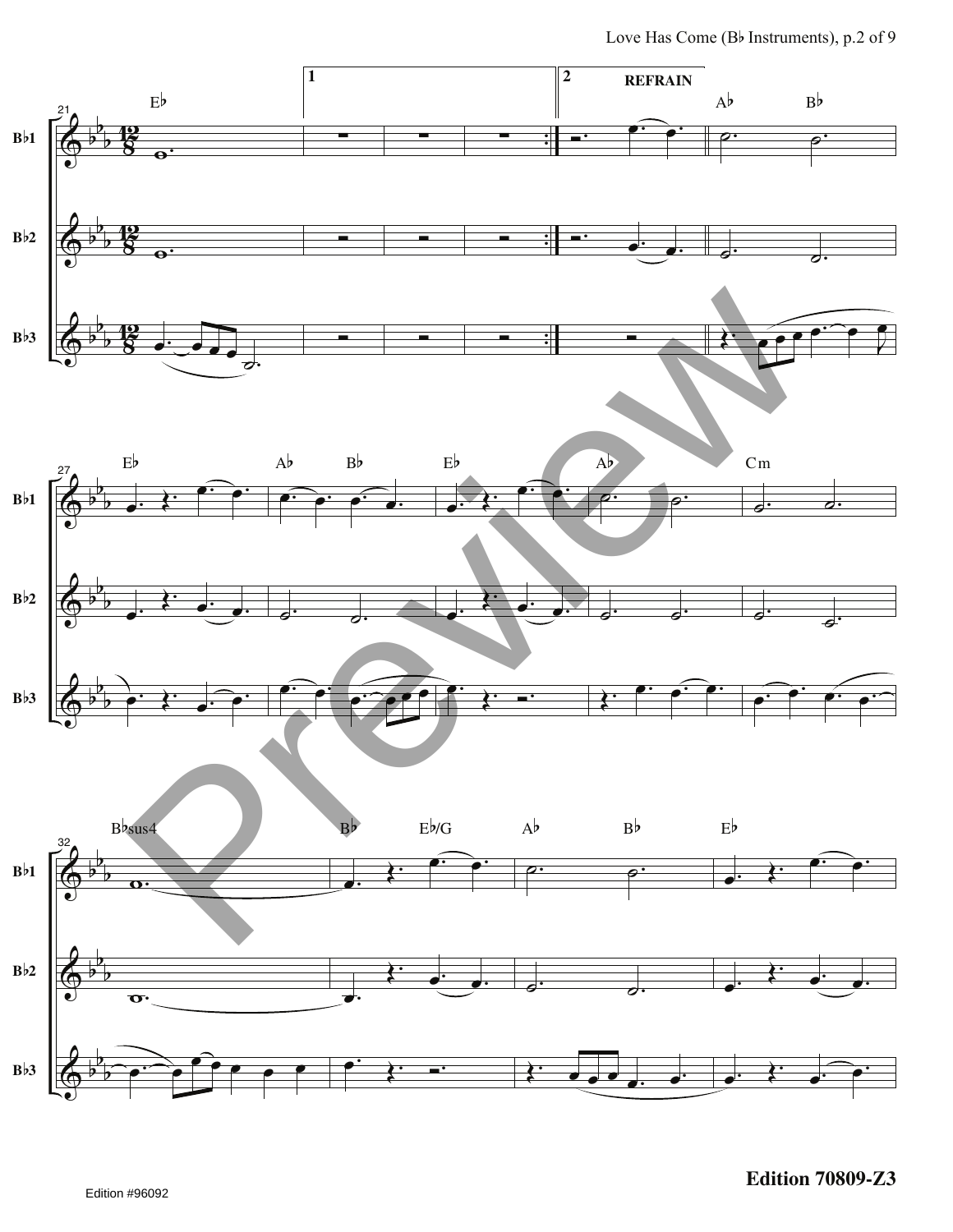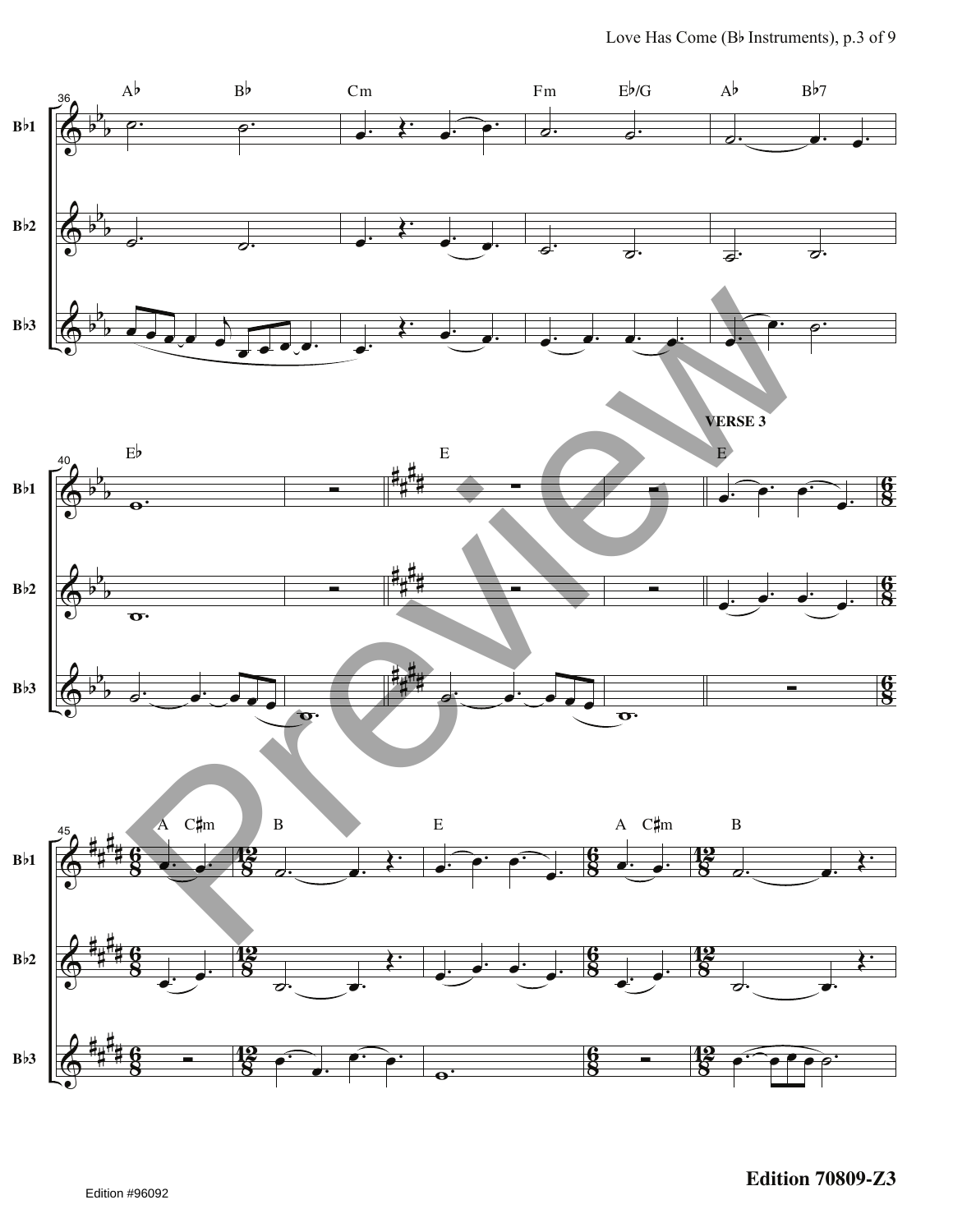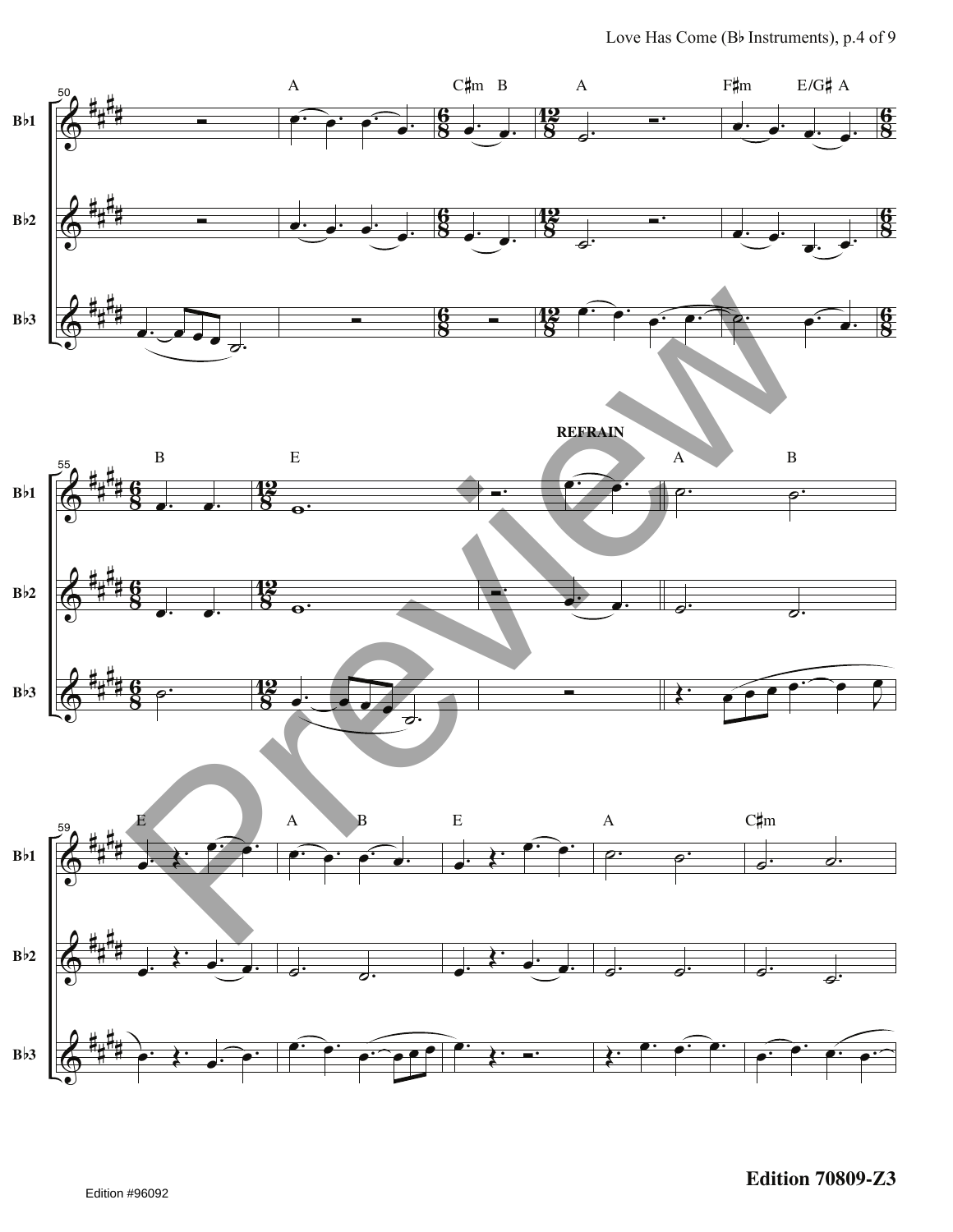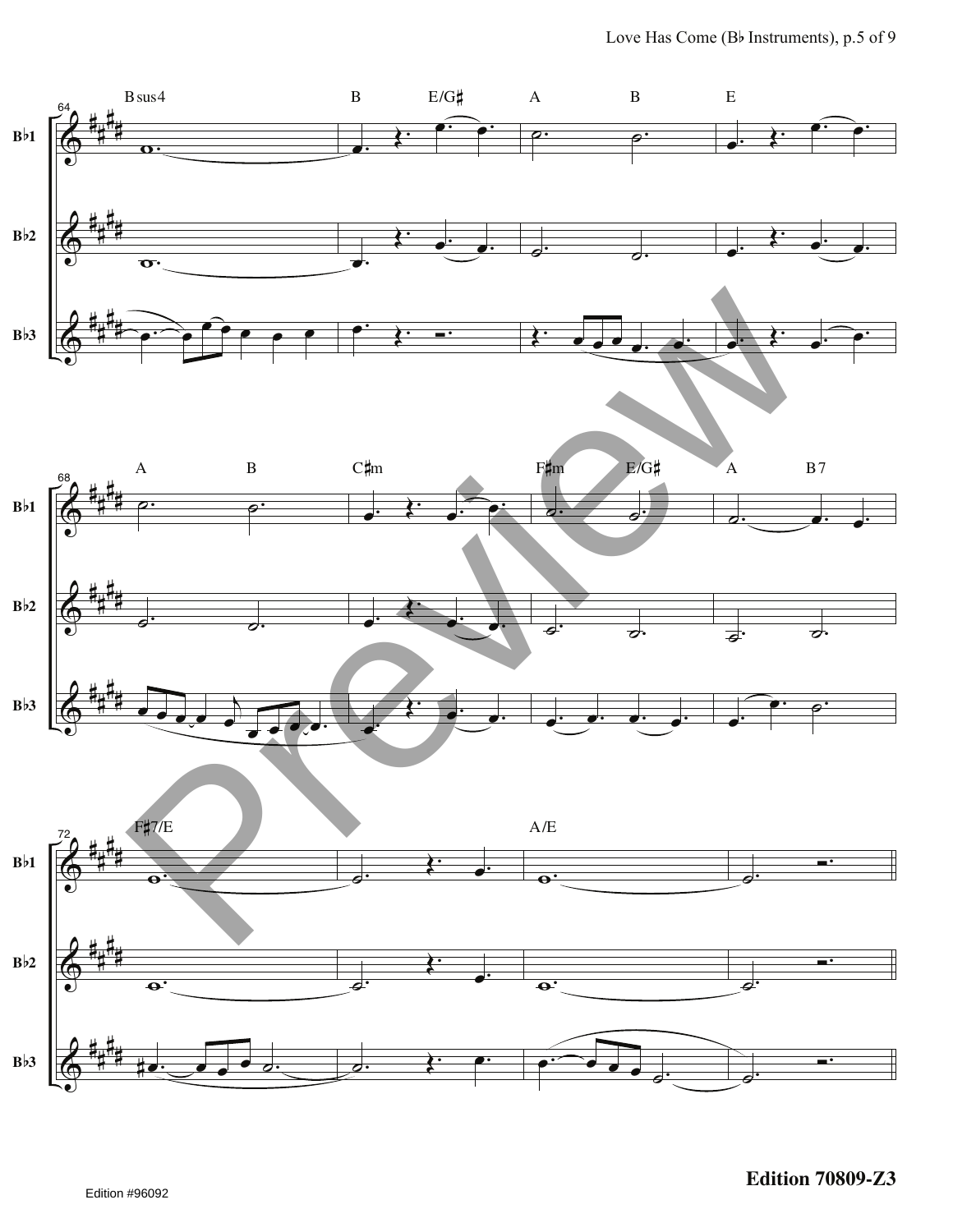

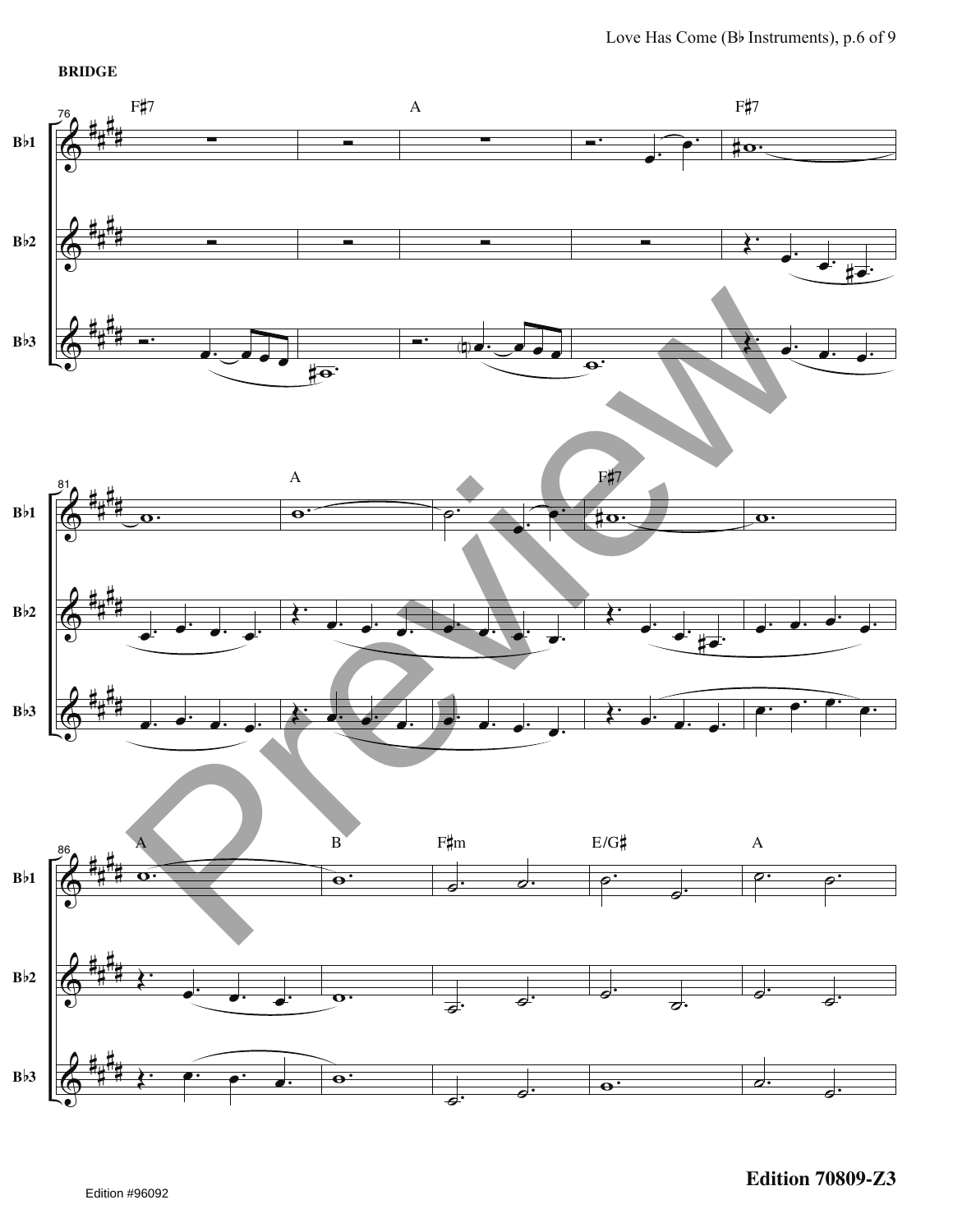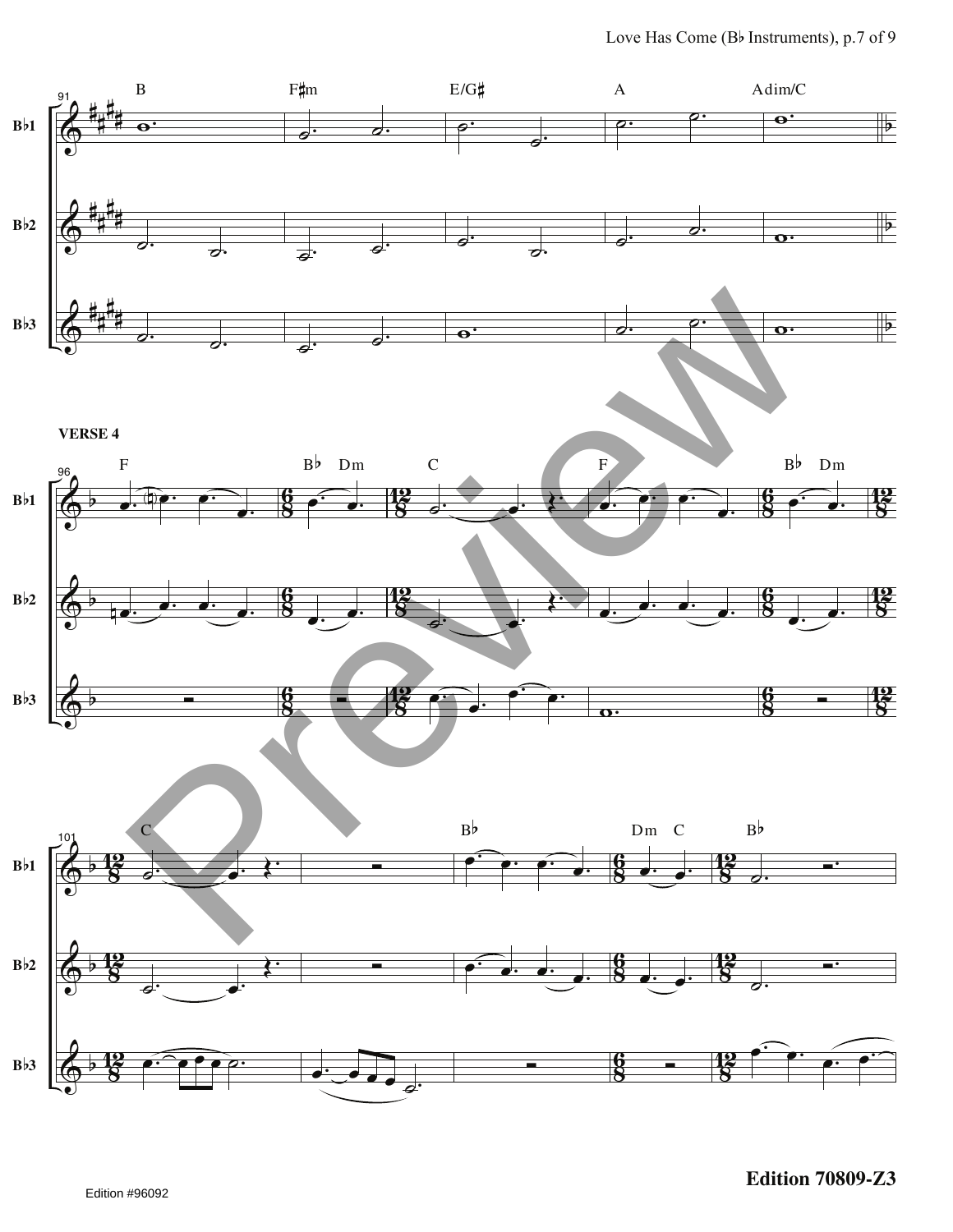